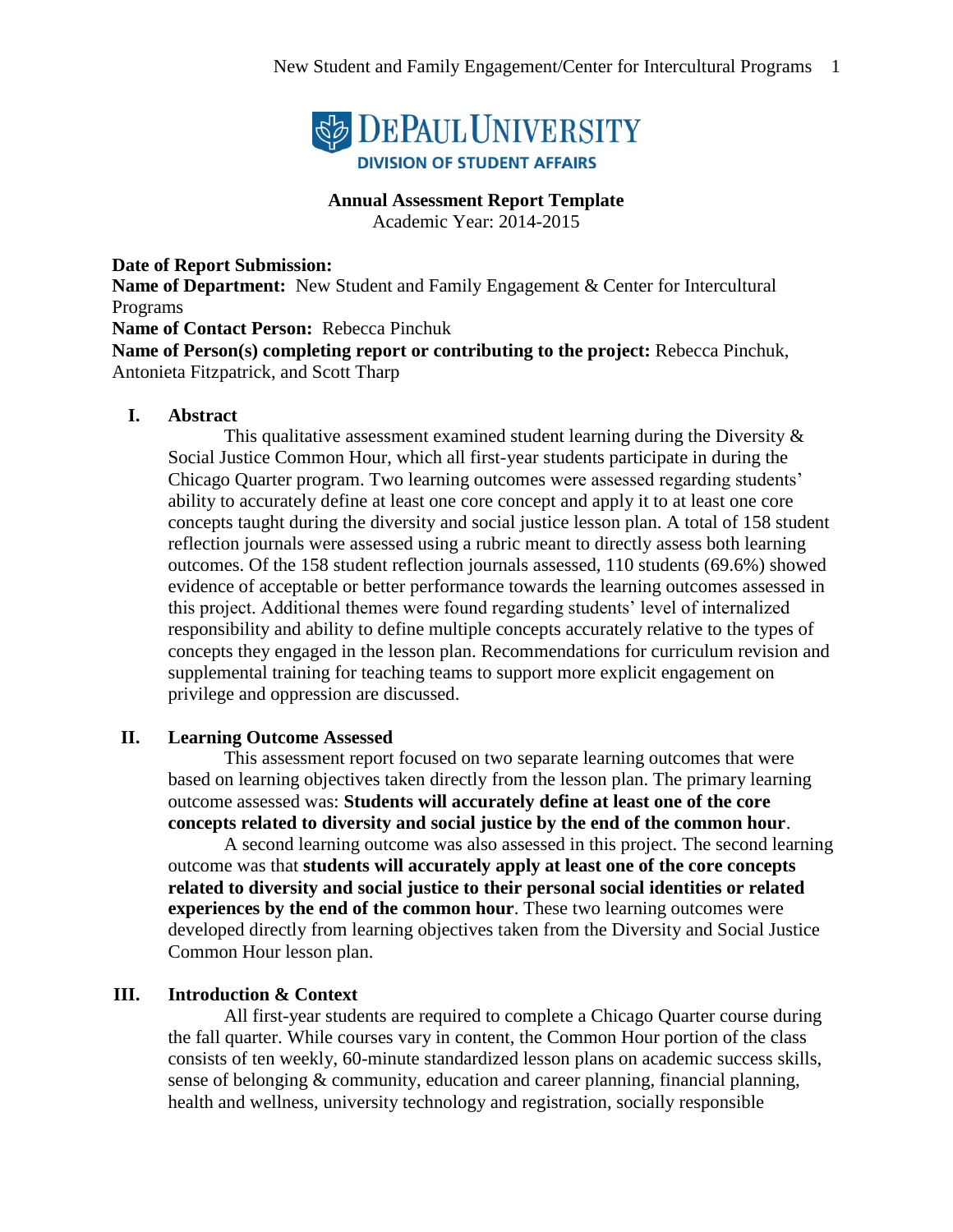leadership, and understanding diversity and social justice that are led by student mentors and staff professionals. This lesson plan teaches students about six core concepts – diversity, social identity, privilege, oppression, social justice and ally – and also invites student reflection on their personal social identities through an explicit identity wheel activity (see appendix A). The lesson plan allocates 40 minutes for intentional reflection on students' social identities and discussion on these core concepts. After the lesson concludes, students complete a credit-bearing reflection paper that is due within two weeks of the lesson plan's delivery where students discuss how at least one core concept relates to at least one of their personal social identities.

Assessing the reflection paper related to this lesson furthers the mission and work of both New Student & Family Engagement and the Center for Intercultural Programs. Assessing student learning from the diversity and social justice lesson was the focus of the Center's previous assessment projects from 2010-2012. However, after taking a few years to allow changes to happen based on those recommendations the decision was made to return to this important touchpoint in the student experience. The mission of New Student & Family Engagement is to lead university wide partnerships and programs that ensure a seamless transition resulting in student engagement and persistence. The mission of the Center for Intercultural Programs is to facilitate critical conversations around sociocultural identity development, social justice, and the interplay of power and identity. The findings of this project are relevant as we continue to refine the lesson plans for the Common Hour in future years in close partnership between the staff from both departments toward their shared goals.

Additionally, this assessment project connects directly to both Vision 2018 and the Division of Student Affairs strategic plan as outlined below:

- **Vision 2018 Goal One:** Enhance Academic Quality & Support Educational Innovation (*Objective 1c: Develop distinctive, high-quality academic programs*)
	- $\circ$  The Diversity & Social Justice Common Hour lesson is a part of the larger Chicago Quarter program required for all first-year students. The Chicago Quarter program is a distinct part of the educational experience for students at DePaul and assessing this portion of the Common Hour ensures students are receiving an opportunity for a high-quality learning experience. Because of what we learned from completing this assessment project, the Diversity  $\&$ Social Justice lesson plan has been strengthened and enhanced to improve student learning (see section V and VI).
- **Vision 2018 Goal Four:** Foster diversity and inclusion (*Objective 4a: Strengthen campus-wide diversity*)
	- o By the nature of including diversity and social justice content in the Common Hour curriculum first-year students are well-equipped to contribute to a positive campus climate that fosters diversity and inclusion. Assessing the lesson allowed for a critical review of the content being covered and resulted in a number of revisions that in future years will further strengthen students' ability contribute to and be a part of the DePaul community (see section V and VI).
- **Divisional Learning Outcome Domain 5:** Students who participate in Student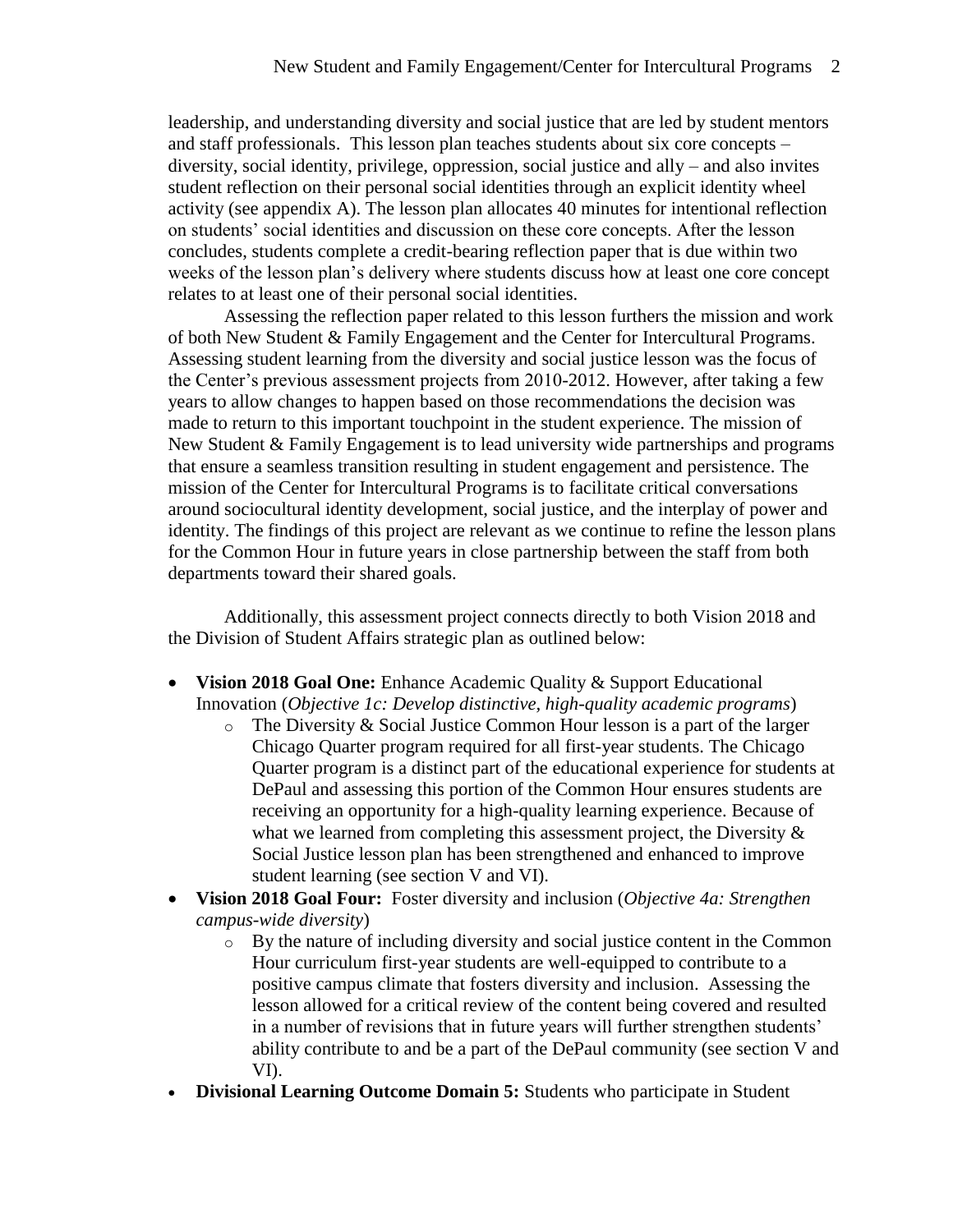Affairs programs and activities will be able to participate thoughtfully and respectfully in cultural exploration, engagement, acceptance and collaboration as members of an inclusive community during and after DePaul.

- $\circ$  The focus of the Diversity & Social Justice lesson plan is captured in the description of domain five. First-year students have an opportunity to explore their own identity and consider their experiences related to those identities in the reflection journal. During the lesson, students have an opportunity to engage in a conversation around the core concepts of diversity and identity in a safe space. Through this assessment project the lesson was closely reviewed and the improvements made (see section V and VI) will only further develop students ability to engage thoughtfully and respectfully in activities and conversations around diversity and social justice.
- **Divisional Learning Outcome 6:** Students who participate in Student Affairs programs and activities will develop a strong sense of personal identity and form mature, respectful relationships with others.
	- $\circ$  A key component of this lesson plan is the mentors who deliver the content and lead new students through the activities. Through a variety of trainings the mentors have had time to develop a better understanding of their own identities and the core concepts of diversity. As previously mentioned, firstyear students also have this same opportunity through the lesson plan. As a result both our mentors and first-year students develop the intrapersonal and interpersonal skills outlined in domain six.

The scholarship produced by this assessment project aligns with the existing literature on first-year student success and diversity education workshops. Research by Fink (2003) highlights the need for integrated course design in order to create opportunities for significant learning. This type of learning is critical to student success which has been outlined in Tinto's (1999) conditions for student success as it relates to retention and persistence. This integration must include a variety of dimensions outlined in Fink's taxonomy of significant learning. Caring and the human dimension are two key areas of the taxonomy with relevance to this lesson. Students must have an opportunity to learn about themselves and others in the academic setting. Additionally, students must be providing a chance to develop new feelings and values during the learning experience. This lesson provides students opportunities to explore both these areas and also connects to other lessons within the Common Hour curriculum to ensure connection to the other areas of Fink's taxonomy.

Research by Stephan & Stephan (1984) suggest that information presented in onetime diversity workshops can be impactful. Such workshops are viewed by McCauley, Wright & Harris (2000) as more interactive, shorter, and leveraging the use of participant experiences. Some studies have specifically explored the impact of singular diversity initiatives on first-year students. Springer, Palmer, Terenzini, Pascarella, & Nora (1996) conducted an analysis of covariance and found that participation in a diversity workshop helps develop positive attitudes towards diversity, specifically among White students. Similarly, Pascarella, Edison, Nora, Hagedorn & Terenzini (1996) conducted a regression analysis and found that participation in a racial or cultural awareness workshop had a significant positive effect on students' openness to diversity and challenge at the end of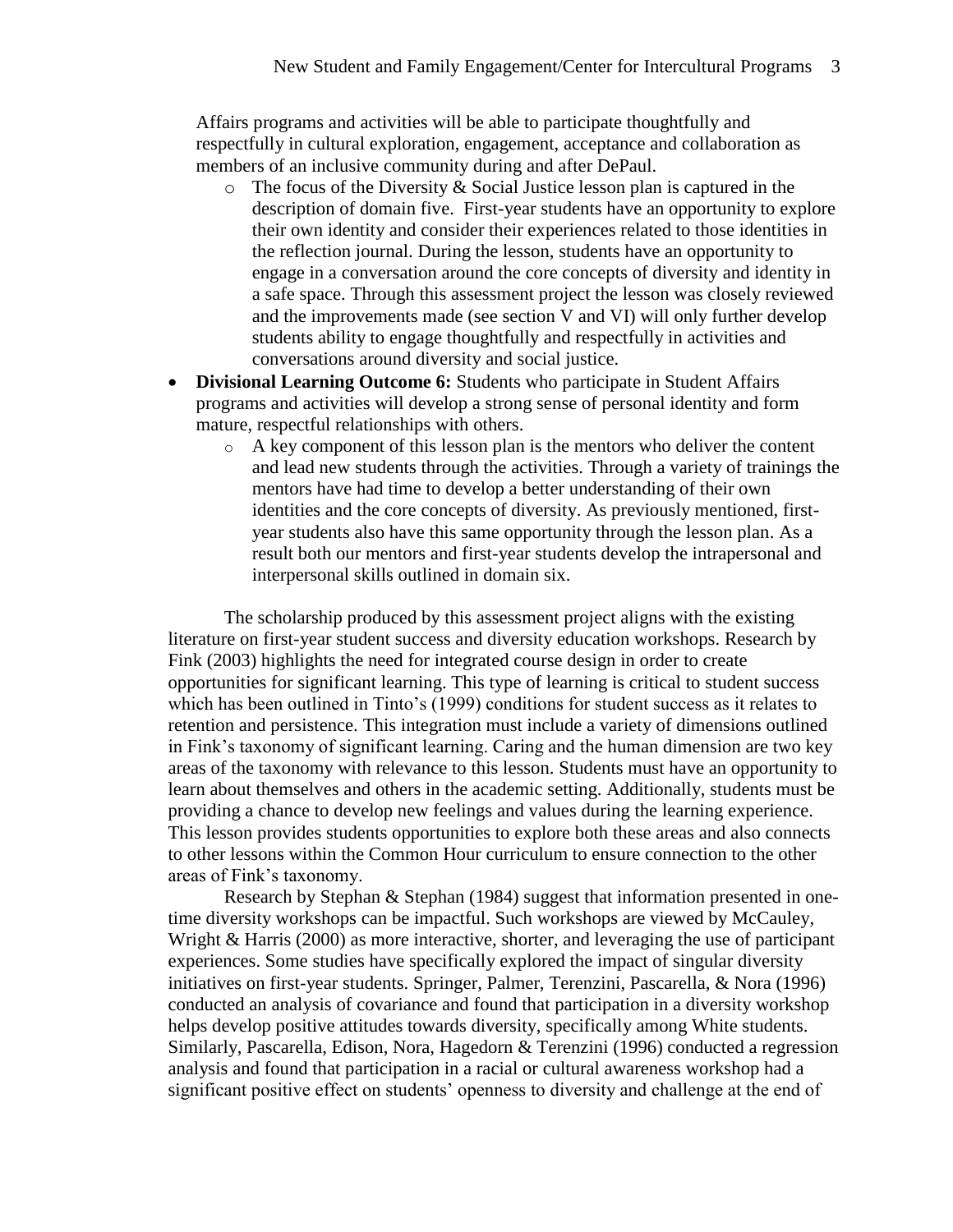their first year. They go on to suggest that these programs can be one way institutions can foster attitudes of inclusion and appreciation for diversity among students.

#### **IV. Data Collection & Methodology**

In order to assess student learning after participating in the understanding diversity and social justice lesson plan, data was collected and analyzed from student reflection papers completed after the lesson plan using a qualitative approach. Reflection papers were 1-2 pages and collected upon completion of the Diversity and Social Justice Common Hour lesson plan. These reflection journals asked students to demonstrate evidence of concept knowledge and application. Specifically, students were asked to reflect upon at least one core concept taught in the lesson plan and apply it to at least one of their own social identities (see appendix B).

#### **Participants & Data Collection**

Approximately 2,600 first-year students were enrolled in 107 Chicago Quarter courses and adjoining Common Hour seminar during the 2014 fall term. A purposeful sample was collected from 64 courses whose student mentors who were part of a concurrent mentor training course during the fall term. Student mentors invited participation in the study at the end of the lesson plan when collecting reflection journals to ensure a natural reflection and reduce any negative impact from an external research observer. Students submitted informed consent forms with their reflective journals and were assured their names would be removed from the papers prior to data analysis to protect their anonymity (see appendix C).

A total of 168 eligible reflection journals were collected. A subset of 10 reflection journals was used to create three rubrics, resulting in 158 reflection journals used in the final analysis. No information was known about the student sample outside of their shared status as first-year students because reflection papers were de-identified prior to data analysis. All consent forms were kept separate from the reflection journals at all times, and were kept in a locked and secure filing cabinet in one of the facilitator's offices.

#### **Data Analysis**

The research team conducted manual, qualitative content analysis of the reflection journal responses for each student using three self-created rubrics. Rubric one assessed accuracy of the core concepts relative to the definitions taught during the lesson plan (see appendix D). If more than one concept was present in the journal, the concept that yielded the highest score would be used. Rubric two assessed the accuracy when applying core concepts to their personal social identities and related experiences (see appendix E). Reflection journals that received a "4" or "5" in either rubric one or two were determined to have achieved acceptable performance towards the learning outcomes. For both domains, a 4 or above required students to demonstrate an accurate understanding of the concept and either implicitly or explicitly name the core concept/social identity. Rubric three consisted of themes that may have impacted students' understanding and application of core concepts (see appendix F). These included: use of multiple concepts, internalized responsibility, existing activism, self-reported growth, raising questions, and uncertainty.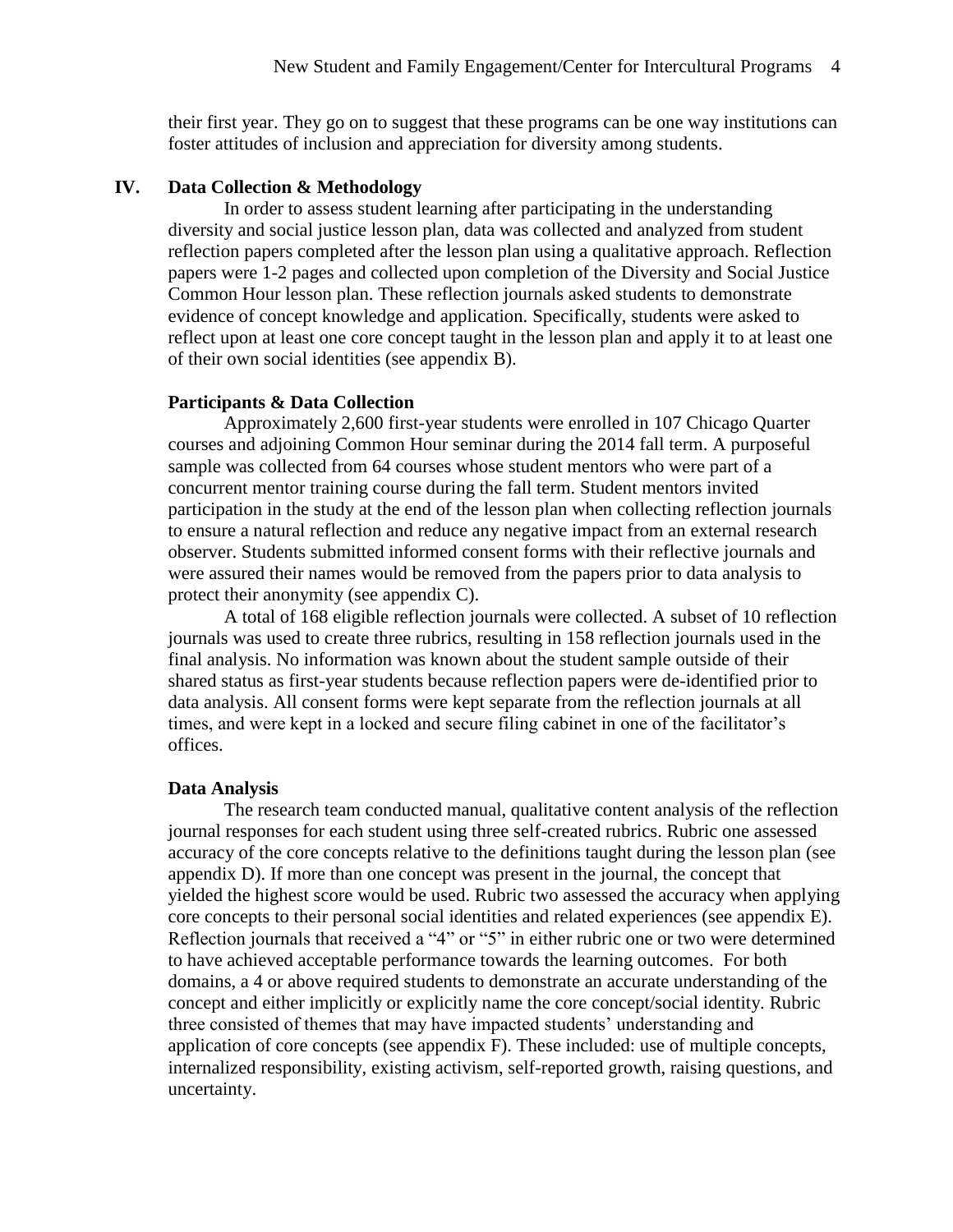The reflection journals were divided among the research team for primary data analysis using all three rubrics. An inter-rater reliability analysis using the Kappa statistic was performed to determine consistency among the research team using eighteen randomly selected research journals (six reflection journals from each person) for two reviewers to code. A resulting Kappa of .81 was determined to be satisfactory to continue data analysis.

## **V. Data & Results**

#### **Assessment of Learning Outcomes**

Approximately 2,600 first year students were eligible for participation in this study, and 168 (9.6%) chose to participate, resulting in a 9.6% participation rate. Of the 158 student reflection journals assessed, 110 students (69.6%) showed evidence of acceptable or better performance towards at least one of the two learning outcomes assessed in this project.

109 students (69.0%) demonstrated an accurate understanding of at least one core concept, thus earning a score of '5' or '4' on rubric one. A majority of students' primary reflections involved the concepts of social identity (67 students) or diversity (28 students). A noticeable amount of students' primary reflections also involved privilege (28 students) or oppression (16 students), although to a lesser degree. Few students reflected on ally (12 students) and social justice (2 students), while some did not appear to reflect on any core concepts (5 students). Exploring how well students demonstrated an accurate understanding of each core concept revealed differences. Social identity (50 students) was the concept students demonstrated the most accurate understanding of, followed by privilege (22 students), diversity (14 students) and oppression (13 students) (see appendix G).

| <b>Learning Outcome</b>                                                                                                                                     | Number of<br><b>Students</b><br><b>Assessed</b> | <b>Number of Students</b><br>with Acceptable or<br><b>Better Performance</b> |
|-------------------------------------------------------------------------------------------------------------------------------------------------------------|-------------------------------------------------|------------------------------------------------------------------------------|
| <b>Students will accurately define at</b><br>least one of the core concepts<br>related to diversity and social<br>justice by the end of the common<br>hour. | 158                                             | 109                                                                          |

86 students (54.2%) demonstrated an ability to accurately apply at least one core concept through a reflection upon at least one of their own social identities, thus earning a score of '5' or '4' on rubric two. Many students discussed more than one social identity; however, scores were based on the most saturated reflection using core concepts. Most students decided to reflect upon their race or ethnicity (63 students), followed by gender (19 students) and social class (18 students). However, 27 students did not reflect specifically upon a socio-cultural identity (see appendix H).

A pattern emerged when comparing students' scores on rubrics one and two for the concepts they chose to discuss. The gap between students who demonstrated an accurate understanding of at least one core concept compared to students who were able to accurately apply at least one core concept through a personal reflection was small for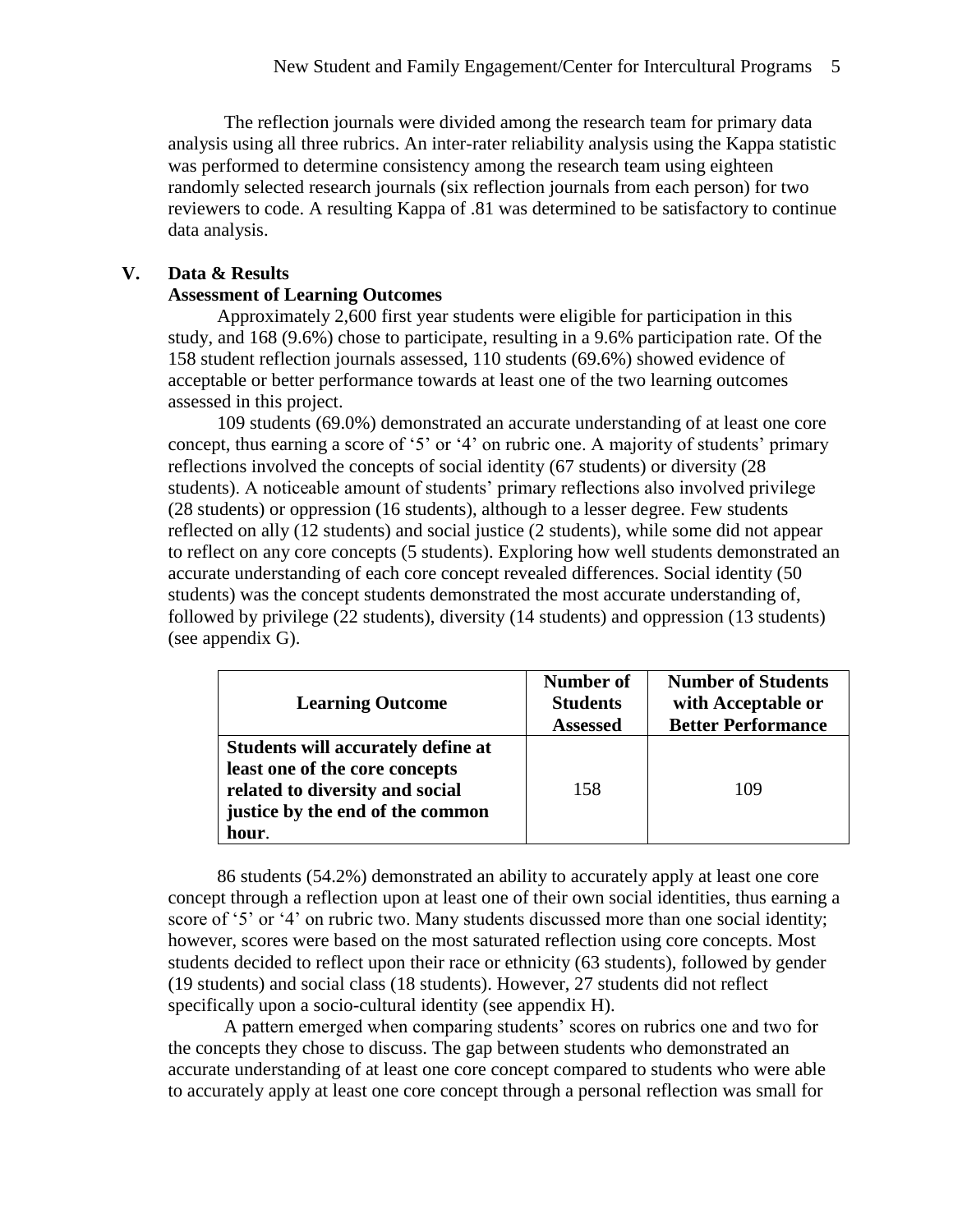some concepts while large for others. The number of students demonstrating high scores related to the concept of social identity dropped from 50 students for rubric one to 40 students for rubric two. A similar drop was observed related to the concept of diversity which dropped from 14 students for rubric one to 7 students for rubric two. A smaller drop was observed related to the concepts of privilege and oppression. The number of students demonstrating high scores related to the concept of privilege only dropped from 22 students for rubric one to 21 students for rubric two, while the concept of oppression dropped from 13 students for rubric one to 11 students for rubric two.

#### **Themes impacting student learning**

Upon iterative reflection and analysis, only three of the six original themes (inclusion of multiple core concepts, internalized responsibility, and self-reported growth) were salient across student reflection papers. A discussion of these three themes in further detail with examples of participant responses follows below. Additional information is available in appendix I.

**Inclusion of multiple core concepts.** While students were only expected to discuss one core concept, 73 students decided to talk about multiple concepts. It was also noticed that students varied in their ability to include multiple core concepts accurately. Of students who included multiple core concepts, 49 students did so accurately. When exploring which original core concept was the paper's focus among this subset of students, the most frequent core concept was social identity (18 students), followed by privilege (16 students) and oppression (7 students). Conversely, 24 students who included multiple core concepts did so inaccurately. Most often the presence of multiple concepts discussed inaccurately was related to personal reflections on one's social identity. Within this subset of students, the most frequent original core concept being discussed was social identity (9 students), followed by diversity (7 students) and oppression (2 students).

**Internalized responsibility.** 34 students' reflections included an internalized sense of responsibility they felt they currently had or needed to develop related to their personal social identities. Such responsibility could include any additional action beyond their current reality related to the content of the lesson plan. For one student, privilege was always "something clear" to them that they "strived to fight back against." Other students realized how their privileged social identity "makes life easier" for them "and difficult for others", therefore they "plan on realizing when [they are] benefitting from this status and working to move towards social justice." Among this subset of students, the most frequent core concept being discussed was privilege (11 students) followed by social identity (8 students) and oppression (7 students).

**Self-reported growth.** 24 students explicitly indicated that the lesson plan directly contributed to their increased understanding and awareness. Students' level of growth varied with some expanding their awareness of concepts, like one student's enlightenment about "concepts [they] never paid much attention too until now." Others had more impactful reactions. Another student shared how the lesson plan's activities and peer-based sharing helped them "reflect on [their] life…and realize how much certain things affected [their] whole identity as a person. While a small group of students explicitly named such revelatory experiences as a result of the lesson plan, they all shared a self-reported increase in knowledge or awareness. Within this subset of students, the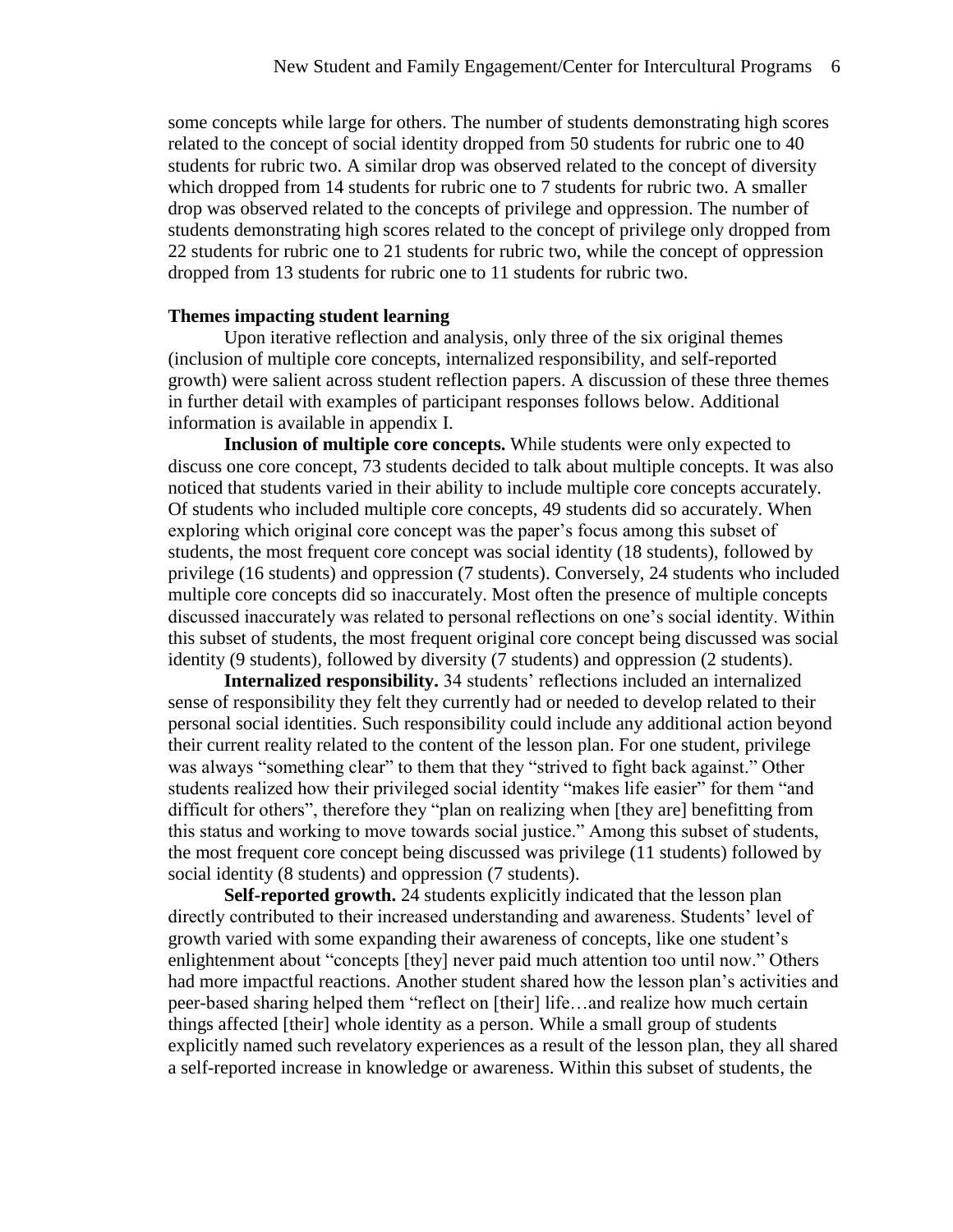most frequent core concept being discussed was social identity (9 students) followed by ally (5 students) and privilege (4 students).

#### **VI. Discussion & Interpretation of Results**

Overall, this project found strong evidence that both learning outcomes assessed in the project were being met. According to our criterion, students needed to receive a 4 or 5 on rubrics 1 or 2 to demonstrate achievement towards the learning outcomes assessed. A score of 4 or above was a fairly stringent requirement because it required students to demonstrate an entirely accurate understanding of the core concepts they reflected upon in their essay. To receive a 4 or above in rubric 1, students had to implicitly or explicitly name a core concept discussed during common hour, and demonstrate an accurate understanding of the definition in their reflection. To receive a 4 or above in rubric 2, students had to demonstrate an accurate understanding of a core concept by applying that concept to their own social identity in their reflection. Almost 70% of students assessed were able to achieve a 4 or above in one of these rubrics. Analysis demonstrated that student scores were related to both the core concept and identity that they chose to reflect upon, which is important for curriculum development and future lesson plans. Our analysis also explored key themes that came up in the essays within domain 3. This qualitative analysis is discussed below.

#### **Qualitative Findings**

- o In the student reflection papers assessed, 31% of the students demonstrated an accurate understanding of more than one core concept explored in the Common Hour, even though the assignment only required them to reflect on one core concept. This demonstrates that many students were able to understand multiple core concepts and frequently reflected on the relationship between these concepts (e.g. privilege and oppression).
- o Over 20% of students assessed demonstrated a sense of internal responsibility through their reflection papers related to issues of diversity and social justice. The majority of papers reflecting this themes involved explicit reflections on the concepts of privilege and oppression.
- o 15% of students mentioned in their reflection papers that the Common Hour on Diversity and Social justice helped them grow and think about this issue in a new way, and 3% of students raised questions within their essay that demonstrated that they were struggling and thinking critically about this topic as a result of the common hour.

#### **Quantitative Findings**

- o 145 out of 158 reflection journals (92%) demonstrated at least a partial understanding of one of the core concepts discussed during Common Hour, and 110 students (70%) demonstrated a complete understanding of a core concept.
- o Student scores in domain 1 and 2 were significantly related to the core concept that they chose to discuss. Students that reflected on the core concepts privilege and oppression received high scores, 81% and 78% of the time respectively, in domain 1. However, it is unclear whether those that chose to reflect on privilege and oppression would have received high scores on the other core concepts as well.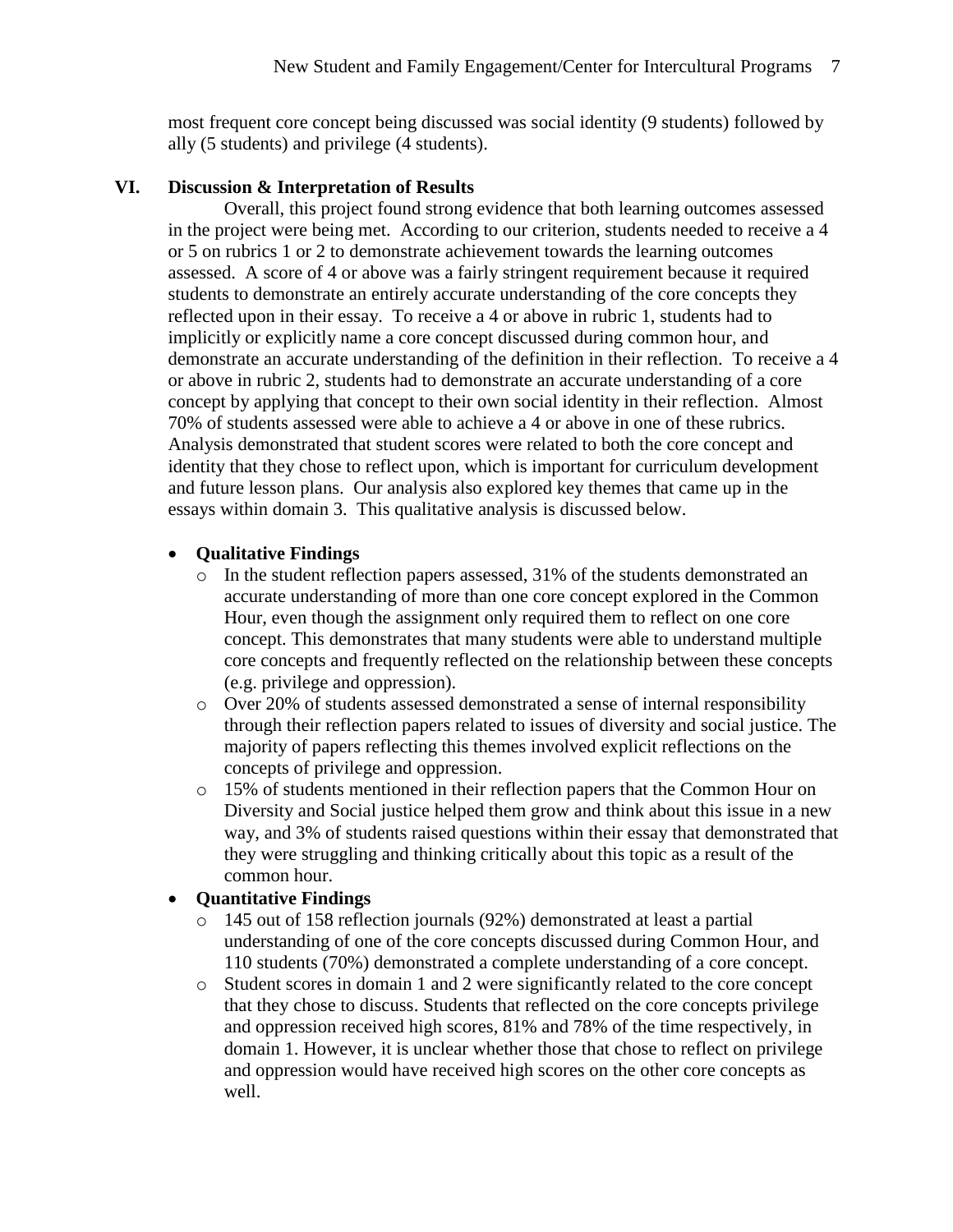- $\circ$  Scores in domain 1 and 2 were also significantly related to the social identity that students chose to reflect upon. This raises interesting questions about the relationship between students' identity and their understanding of the core concepts discussed during the Common Hour. Future assessment of the Diversity and Social Justice common hour may be improved if demographic information is collected for each student assessed in order to explore this relationship further.
- o Scores for Domain 1 and Domain 2 were highly correlated (61%). This high correlation was predicted as domain 2 scores were dependent on the accuracy of core concept understanding (domain 1).
- o 60% of students chose to discuss either social identity or diversity as their core concept. An additional 28% of students chose to reflect on either privilege or oppression. The rest of the students reflected on ally (8%), social justice (1%) or failed to discuss any core concept (3%).

Despite the thoughtful design of the assessment project, limitations remain. The project required our methodology to be designed around the needs of a small team of practitioners with competing responsibilities. This approach directly influenced the need for a manageable sample size and the necessity for coding to happen over a longer period of time that could have influenced our results. The use of our purposeful sample increased the likelihood that the lesson plan would be delivered consistently; however, our sampling procedure also prevented any claims of generalizability about first-year students and the impact of this lesson plan broadly. Additionally, our study design relied on data collected after the lesson plan only, preventing assertions about the definitive impact of the lesson plan on students.

While our methodology limits the scope of our claims, it provides us useful insight into ways to increase student learning and engagement through purposeful curriculum design that aligns with existing scholarship. This assessment illuminates how students understand diversity concepts and apply them to their own social identities after experiencing a standardized lesson plan that has implications for diversity educators, student affairs professionals, and faculty who engage first year students on diversity and social justice content. There is value in using these findings to consider the ways practitioners intentionally design and implement curricular and co-curricular diversity experiences. Similarly, this research may challenge the assumptions of practitioners with strong beliefs about what content first year students are capable of engaging. Few research studies explore first-year students' experiences with diversity workshops. Further still, fewer research studies explore one-time diversity workshops using a qualitative design. This is an area where this assessment contributes to the broader mission of the university and field of higher education.

#### **VII. Recommendations and Plans for Action**

Based on our results, we decided to make the following changes in advance of the 2015 fall 2015 term.

 Revised the diversity and social justice common hour lesson plan to explicitly address privilege and oppression to increase student's knowledge of concepts and levels of internalized responsibility (Completed February 2015).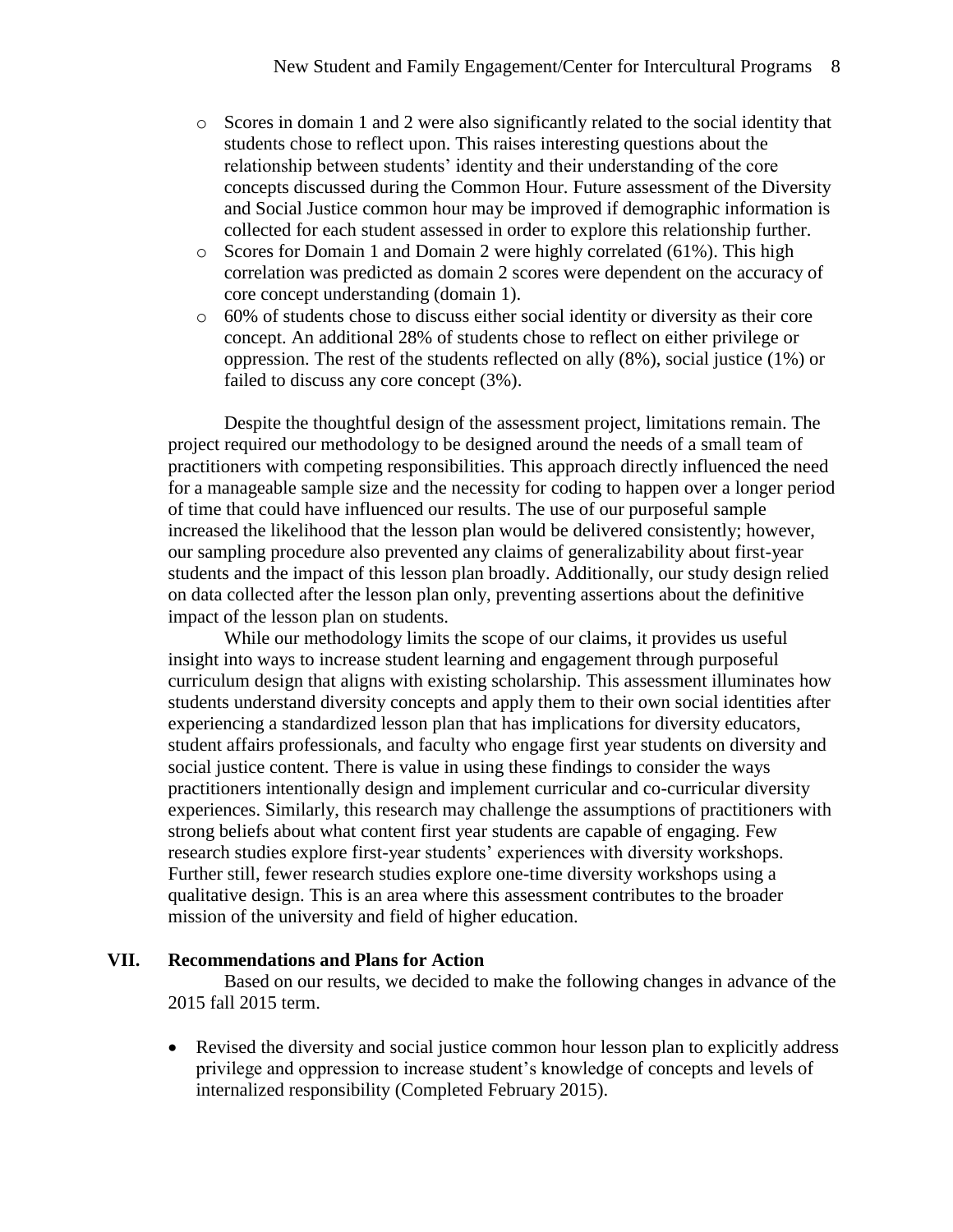- Revised the homework assignment associated with the diversity and social justice common hour lesson plan asking students to explicitly reflect on privilege and oppression (Completed February 2015).
- Revised definitions of core concepts taught during the diversity and social justice common hour lesson plan to address common misunderstandings demonstrated by students (Completed February 2015).
- Increased the number of supplemental workshops targeting faculty and staff to prepare them for explicit engagement on concepts of privilege and oppression in the diversity and social justice common hour lesson plan (Training revised March 2015; Workshops being implemented during Summer 2015).
- Revised Chicago Quarter Mentor training to explicitly prepare students to reflect upon own privilege and oppression in preparation for fall courses (Training revised February 2015; Revised training in February; Workshops were implementing February 2015 for returning student staff and April 2015 for new student staff).

After completing this year's assessment project, findings and conclusions were communicated with the following groups as follows:

## **Chicago Quarter Mentor Staff**

The results of this project were shared with the Chicago Quarter Mentor staff at several points throughout their training program, this included LSP 320: Peer Education & Theory I (a course all new mentors take) and additional weekend trainings for both new and returning mentors.

## **Staff Professionals**

Staff Professionals were provided information on the results of this project during training workshops hosting during the spring and summer. Additionally, staff professionals are being provided supplemental workshops on the lesson over the summer.

## **Chicago Quarter Faculty**

While faculty do not have required trainings to attend, optional workshops are being held during the summer to provide information about the lesson and the assessment project.

## **Teaching, Learning and Assessment Conference**

The research team presented the findings of the assessment project at this year's annual Teaching, Learning and Assessment Conference. The conference is open to all faculty and staff and nearly 50 people attended the presentation.

## **Common Hour Partner Group**

This year we had our first run through of all the Common Hour lessons with the Common Hour partners and shared preliminary findings of the assessment project as well as the implications for lesson revisions. This group included staff from Mission & Values, the Office of Student Involvement, Office of Academic Advising Support, the Career Center, the University Library, the University Center for Writing-Based Learning, the Center for Students with Disabilities, the Office of Health Promotion and Wellness, and the First Year Program Office (via curriculum review meetings).

The results and implications for this assessment project have greater value beyond the scope of the diversity and social justice common hour lesson plan itself. The lesson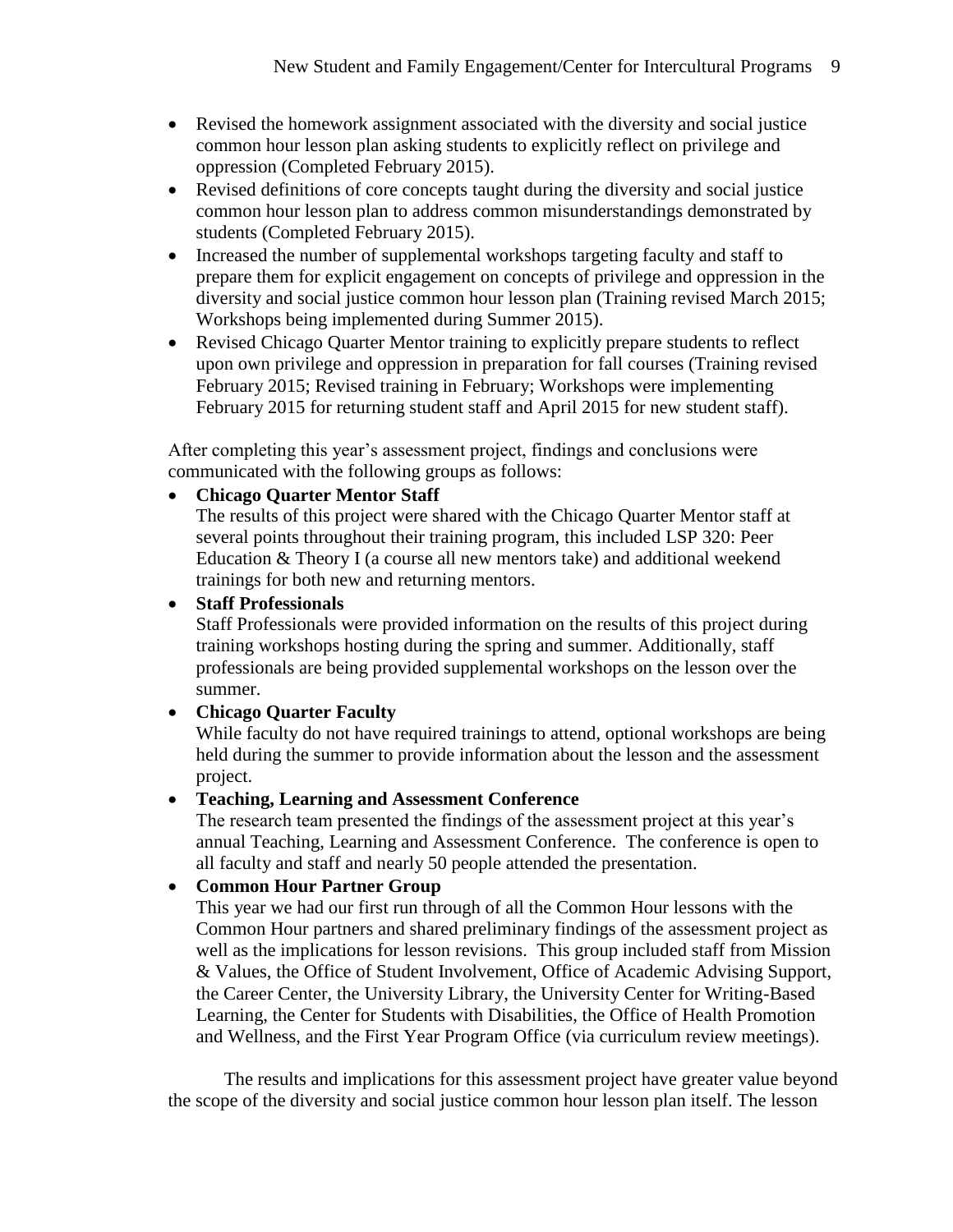plan and the results of this project have the potential to inform how other courses that teach diversity explicit content can be more effective in promoting student learning (e.g. LSP 200). These results also can encourage other Common Hour partners to consider qualitative assessment of student learning to increase culture of assessment on campus and increase assessment of student learning within Common Hour. Additionally, the results of the project should challenge faculty and staff to challenge any assumptions they have about how rigorous of diversity content first-year students are capable of engaging in.

While this year's project is complete, IRB approval was secured and will be sustained for continued analysis by Scott Tharp within the Center for Intercultural Programs. The next project using this data will involve applying tools for critical discourse analysis to conduct thematic analysis of student papers who inaccurately understood the concepts of privilege or oppression. The results of this project will be useful to continue to inform curriculum revisions and how content can be framed to enhance student learning of these core terms.

### **VIII. References**

- Fink, D.L. (2003). Creating significant learning experiences: An integrated approach to designing college courses. San Francisco: Jossey-Bass.
- McCauley, C., Wright, M. & Harris, M. E. (2000). Diversity workshops on campus: A survey of current practice at U.S. colleges and universities. *College Student Journal, 34*, 100 – 114.
- Pascarella, E. T., Edison, M., Nora, A., Hagedorn, L. S. & Terenzini, P. T. (1996). Influence on students' openness to diversity and challenge in the first year of college. *Journal of Higher Education, 67,* 174 – 195.
- Springer, L., Palmer, B., Terenzini, P. T., Pascarella, E. T. & Nora, A. (1996). Attitudes toward campus diversity: Participation in a racial or cultural awareness workshop. *Review of Higher Education, 20*, 53 – 68.
- Stephan, W. G. & Stephan, C. W. (1984). The role of ignorance in intergroup relations. In N. Miller & M. B. Brewer (Eds.), *Groups in contact: The psychology of desegregation* (pp. 229 – 255). Orlando, FL: Academic.
- Tinto, Vincent (*1999*) Taking retention seriously: Rethinking the first year of college. *NACADA Journal, 19 (2),* 5-9.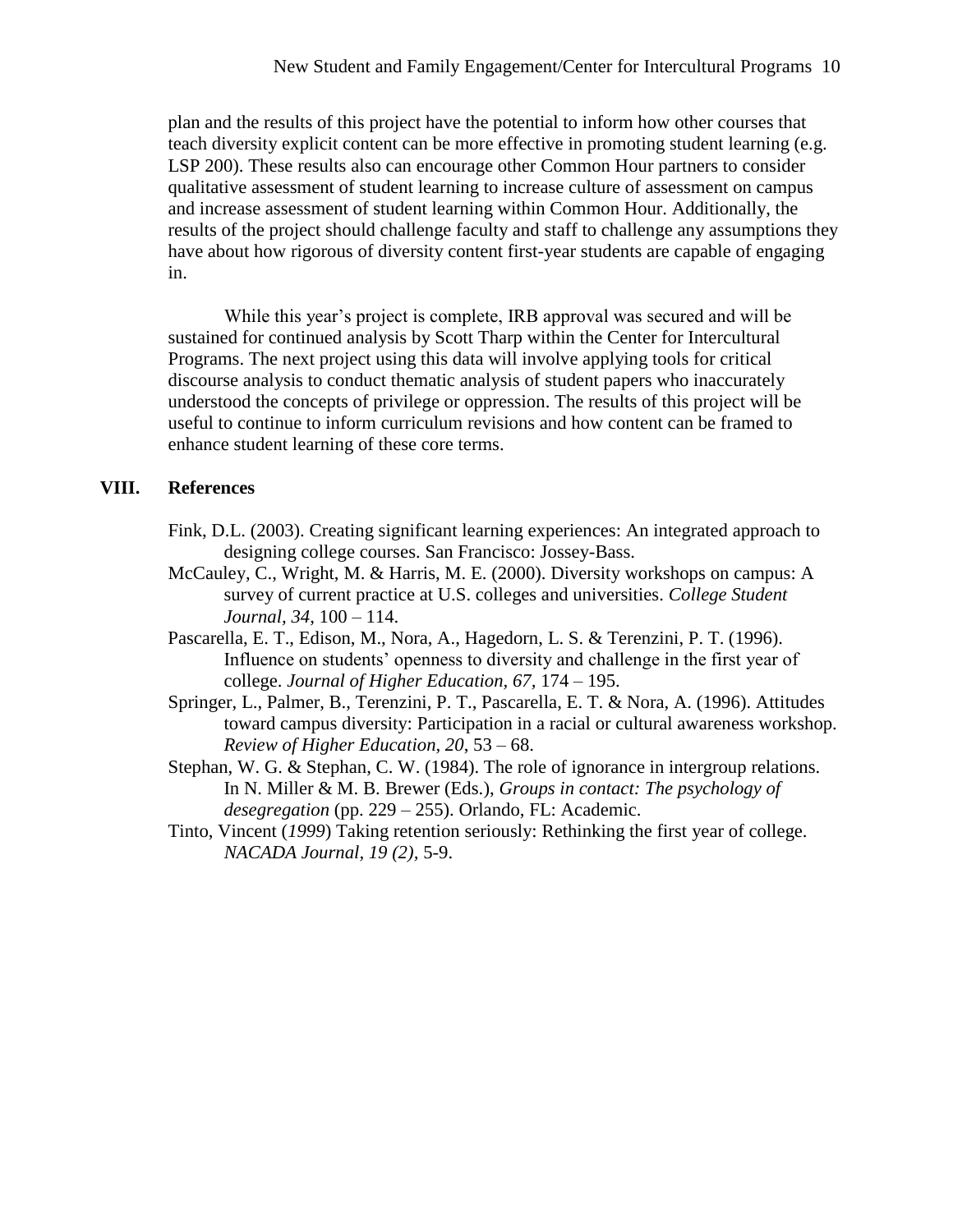## Appendix A

Create your social identity wheel by creating different sized "slices" that reflect how much you think about each social identity. In each "slice", draw pictures or write words that represent your personal values, traditions, histories, or experiences related that social identity (e.g. traditions related to ethnicity, experiences around gender, values related to your social class, etc.).  *Personality traits or characteristics are not considered social identities.*



After, find a partner and talk about your identity wheel by answering the following question: "In what ways do I embody diversity through my social identities?" After you share, your partner will reflect back to you 3 significant things they noticed while you were sharing.

Identity wheel activity adapted from: Bell, L. A., B. J. Love, & R. A. Roberts (2007). Racism and white privilege curriculum design. In M. Adams L. A. Bell, & P. Griffin (Eds.), *Teaching for diversity and social justice* (2nd ed.). New York: Routledge.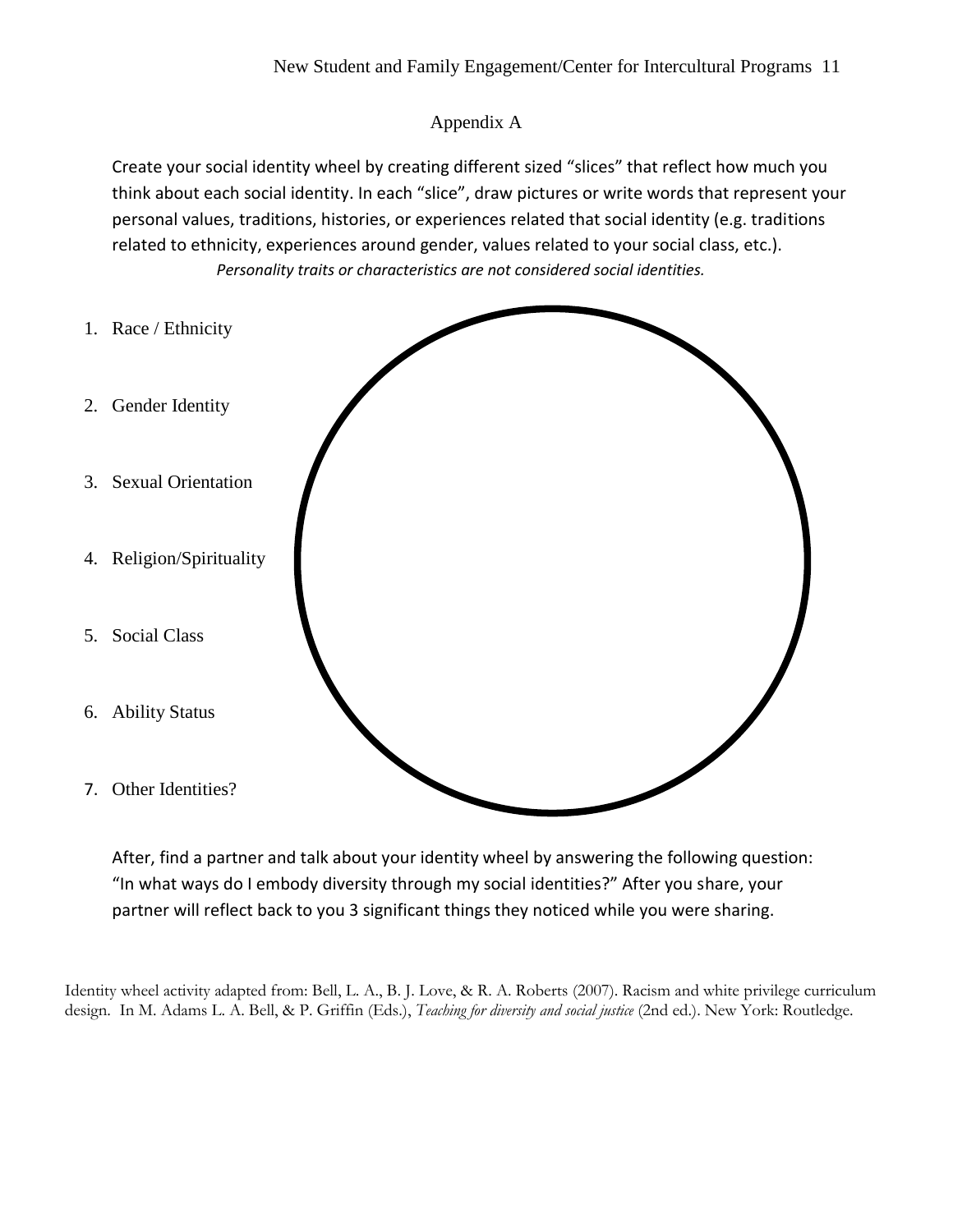- 1) **Diversity**: The differences between people reflected through personal experiences, historical legacies and treatment which are based on social identities. Not the same as differences or "being different".
- 2) **Social Identity**: The way a person defines themselves relative to socio-cultural group memberships (ex: race, social class, gender, faith / religion, ability status, sexual orientation). This does not include personality traits or characteristics (e.g. family, friendly, hard-working).
- 3) **Privilege**: Refers to unearned benefits, rights and access granted to people based on their socio-cultural group membership; not based on anything they personally have done or accomplished. Operates on an individual, institutional and societal level that supports the perpetuation of social inequality.
- 4) **Oppression**: Refers to benefits, rights and access purposefully denied to people based on their sociocultural group membership; not based on anything they personally have or have not done or accomplished. Oppression operates on an individual, institutional and societal level that supports the perpetuation of social inequality.
- 5) **Social Justice**: Both a process and a goal that leads to equal participation of all groups in society along with equitable distribution of resources which promotes physical and psychological safety.
- 6) **Ally**: A person who stands up to social injustice by promoting social change at the interpersonal, institutional, and systemic levels. Often an ally is a member of a privileged social identity group.



Definitions derived from Adams, M., Bell, L. A., & P. Griffin (2007). *Teaching for diversity and social justice* (2nd Ed.). New York: Routledge. Concept map created by D. Scott Tharp, M.S.W. on January 7, 2014.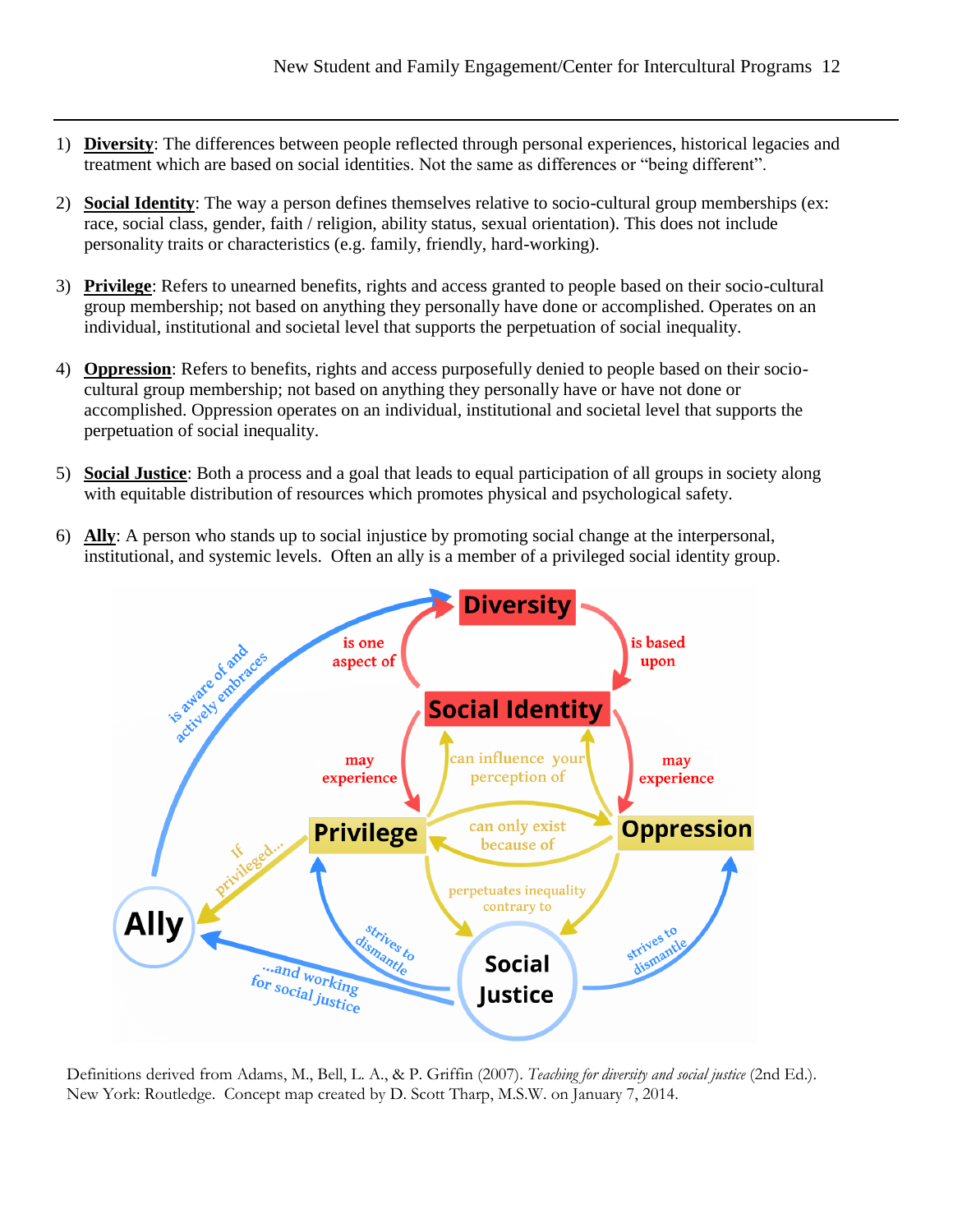## Appendix B

## **Prompt:**

In 1-2 pages, explicitly reflect upon both concepts of privilege and oppression as discussed in today's common hour, and think about them in light of at least two of the social identities you reflected up in your identity wheel. How might your social identities relate to these concepts? How do these concepts help you explain or understand your social identities and related experiences? How might they influence the way you engage in conversations about diversity with other students on campus? Your journal should reflect an accurate definition of both concepts through the use of concrete examples (beyond mere description) from your personal experiences related to your identities. If needed, the online module, along with digital copies of the core concepts handout and identity wheel handout, can all be found on our D2L course page.

Papers should be double-spaced with 1 inch margins and use 12 point Times New Roman font. Papers are due in two weeks at the start of class.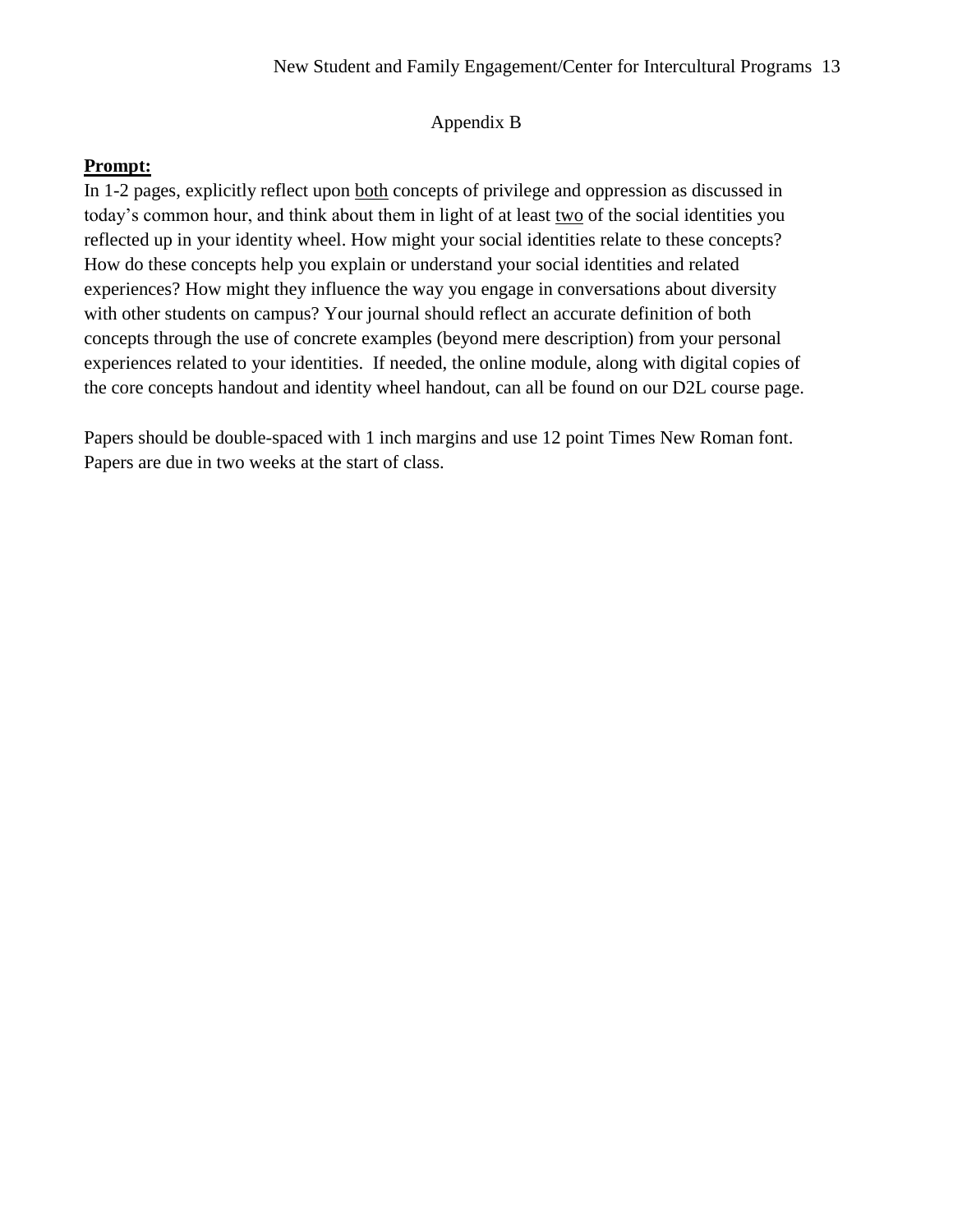Appendix C

## **INFORMATION SHEET FOR PARTICIPATION IN RESEARCH STUDY**

Diversity & Social Justice Common Hour: Reflection Paper Analysis Project

#### **Principal Investigator:** Scott Tharp, Center for Intercultural Programs

**Institution:** DePaul University, USA

**Research Team:** Toni Fitzpatrick, New Student and Family Engagement, Jocelyn Shadforth, Assessment Coordinator

We are conducting a research study to learn more about how students are learning about diversity and social justice. We are asking you to be a part of this research because we are interested in your responses to the "Reflection Journal" assignment you completed as part of your Discover/Explore Chicago Diversity & Social Justice Common Hour. If you agree to be in this study, you will be asked to allow your Discover/Explore Chicago student mentor to submit your "Reflection Journal" assignment to the researchers named above.

This study will not take any extra time. Your Chicago Quarter Mentor and / or staff professional will submit the reflection journals and information sheet forms to the Office of New Student and Family Engagement for storage which will be supervised by a co-investigator. At that point another coinvestigator will collect the reflection journals and strike all identifying information. Your participation is voluntary, which means you can choose not to participate. There will be no negative consequences if you decide not to participate or change your mind later after you begin the study. You can withdraw your participation at any time prior to submitting your essay. Once you submit your essay to your Discover/Explore Chicago student mentor for inclusion, we will be unable to remove your data from the study because all data are de-identifiable and we will not know which data belong to you. Your decision to participate in the research will not affect your grades at DePaul University.

You must be age 18 or older to be in this study. This study is not approved for the enrollment of people under the age of 18.

If you have questions, concerns, or complaints about this study, want to get additional information, or provide input about this research, please contact Scott Tharp, at [dtharp1@depaul.edu,](mailto:dtharp1@depaul.edu) or 773.325.4807.

If you have questions about your rights as a research participant, you may contact Susan Loess-Perez, DePaul University's Director of Research Compliance, Office of Research Services, at 312-362-7593 or by email at [sloesspe@depaul.edu.](mailto:sloesspe@depaul.edu) You may also contact DePaul's Office of Research Services if:

- your questions, concerns, or complaints are not being answered by the research team.
- you cannot reach the research team.
- you want to talk to someone besides the research team.

#### *You will be provided with a copy of this information for your records. Please sign the top copy and hand in with your journal. Keep the second copy for yourself.*

If you are age 18 or older and agree to participate in this research, please indicate your agreement below. Your name will not be linked to any information submitted to the research team; it will be only be used by your student mentor to determine whether your essay should be included in the research pool.

| Signature:    |  |  |
|---------------|--|--|
| Printed Name: |  |  |
| Date:         |  |  |

## DT073014ADM | Version 7.31.14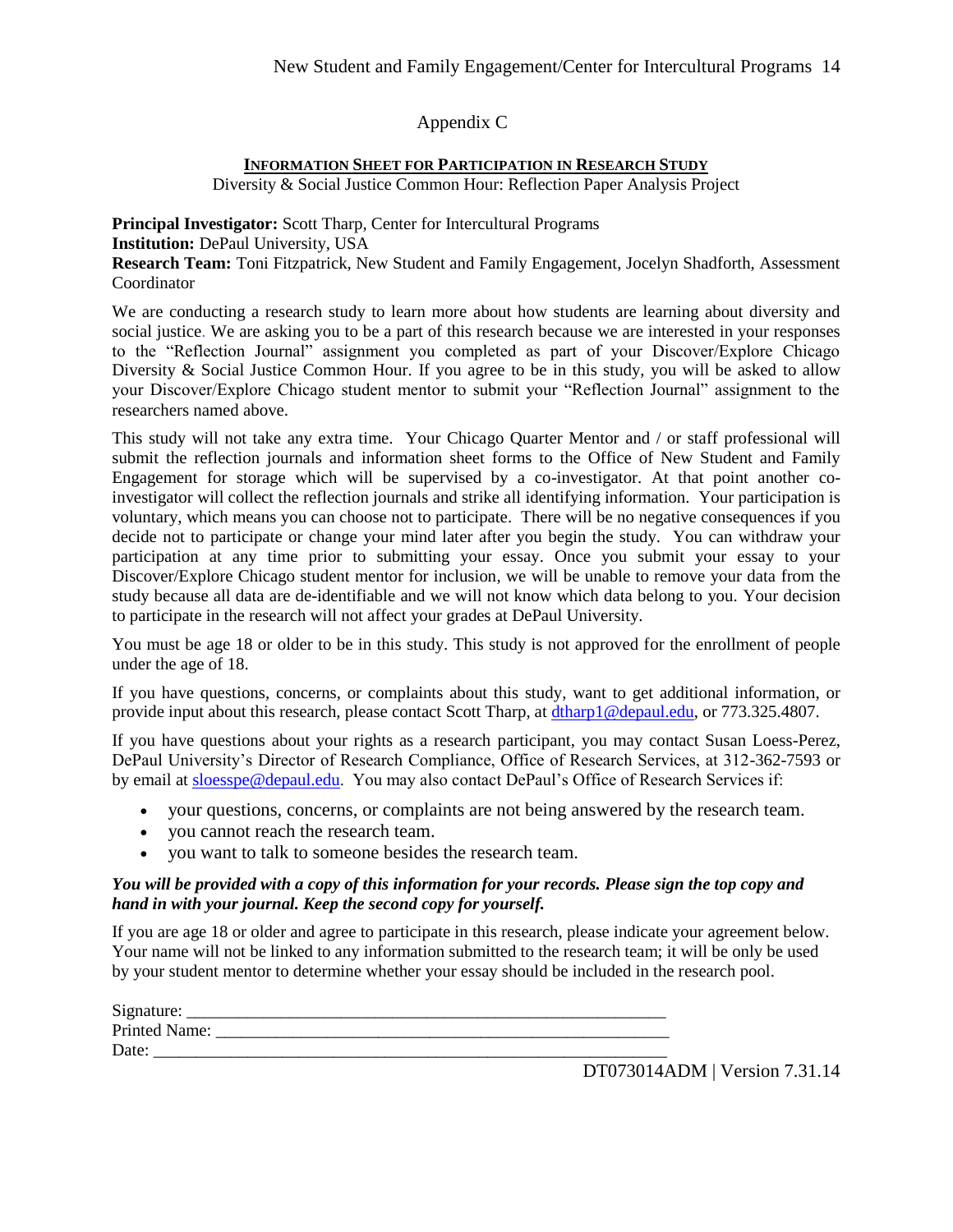# Appendix D

## *Rubric 1: Knowledge of Concepts*

| Score                       | Description                                                                                                                                                                |
|-----------------------------|----------------------------------------------------------------------------------------------------------------------------------------------------------------------------|
|                             | Student does not name or incorrectly names at least one core concept and does not<br>demonstrate an understanding of its correct definition per the lesson plan curriculum |
| $\mathcal{D}_{\mathcal{L}}$ | Student implicitly names at least one core concept and demonstrates incomplete<br>understanding of its definition per the lesson plan curriculum                           |
| 3                           | Student explicitly names at least one core concept and demonstrates incomplete<br>understanding of its definition per the lesson plan curriculum                           |
| 4                           | Student implicitly names at least one core concept and demonstrates an accurate<br>understanding of its definition per the lesson plan curriculum.                         |
|                             | Student explicitly names at least one core concept and demonstrates an accurate<br>understanding of its definition per the lesson plan curriculum.                         |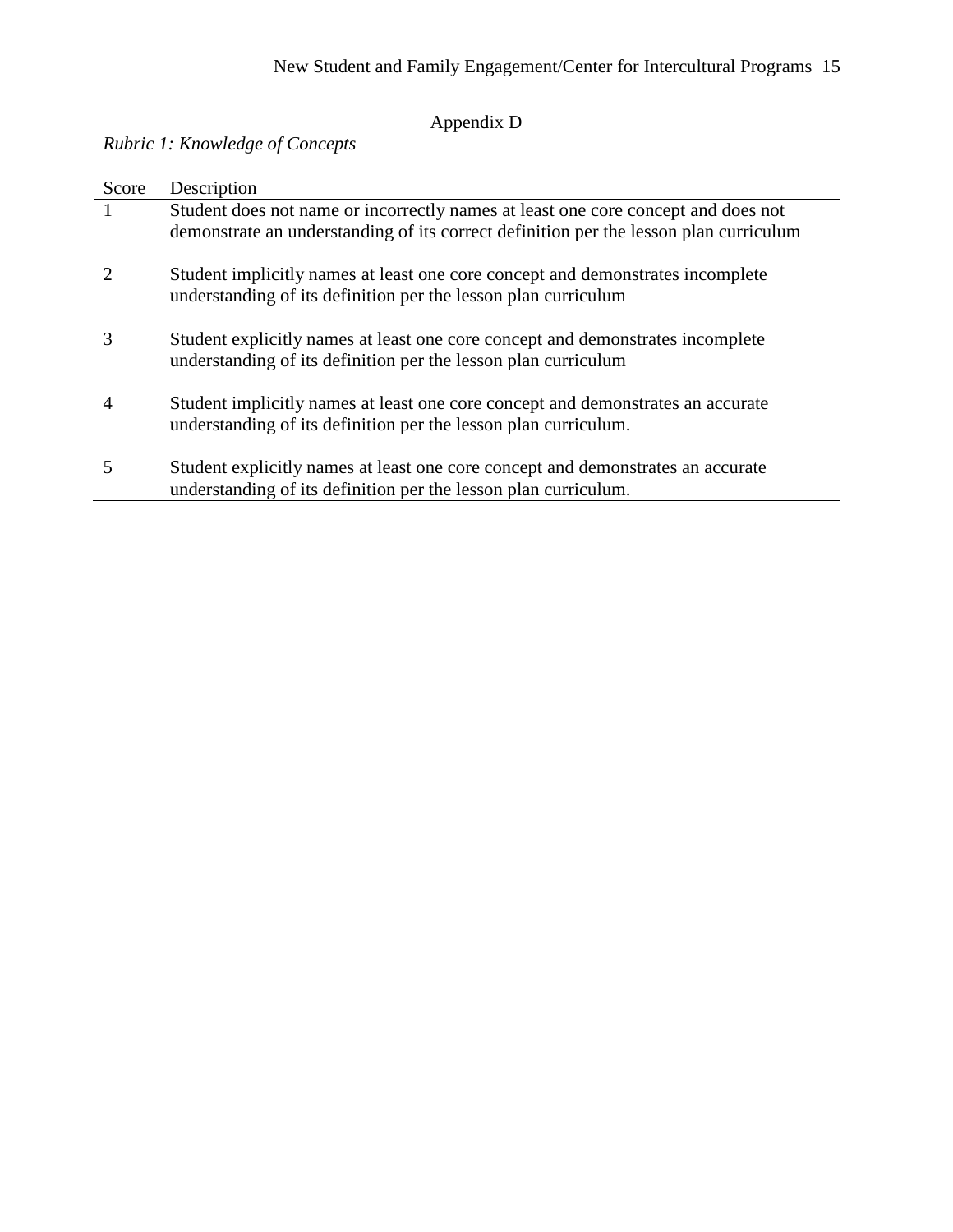# Appendix E

|  |  | Rubric 2: Self-Reflection and Application of Concepts |  |  |
|--|--|-------------------------------------------------------|--|--|
|--|--|-------------------------------------------------------|--|--|

| Score                 | Description                                                                                                                                                                                                                           |
|-----------------------|---------------------------------------------------------------------------------------------------------------------------------------------------------------------------------------------------------------------------------------|
|                       | Student does not name at least one personal social identity and does not demonstrate<br>correct application of at least one core concept to their identity per the lesson plan<br>curriculum to this identity                         |
| $\mathcal{D}_{\cdot}$ | Student implicitly names at least one personal social identity and demonstrates<br>incomplete understanding of at least one core concept through the application to their<br>identity per the lesson plan curriculum to this identity |
| 3                     | Student explicitly names at least one personal social identity and demonstrates<br>incomplete understanding of at least one core concept through the application to their<br>identity per the lesson plan curriculum to this identity |
| 4                     | Student implicitly names at least one personal social identity and demonstrates accurate<br>understanding of at least one core concept through the application to their identity per<br>the lesson plan curriculum to this identity   |
| 5                     | Student explicitly names at least one personal social identity and demonstrates accurate<br>understanding of at least one core concept through the application to their identity per<br>the lesson plan curriculum to this identity   |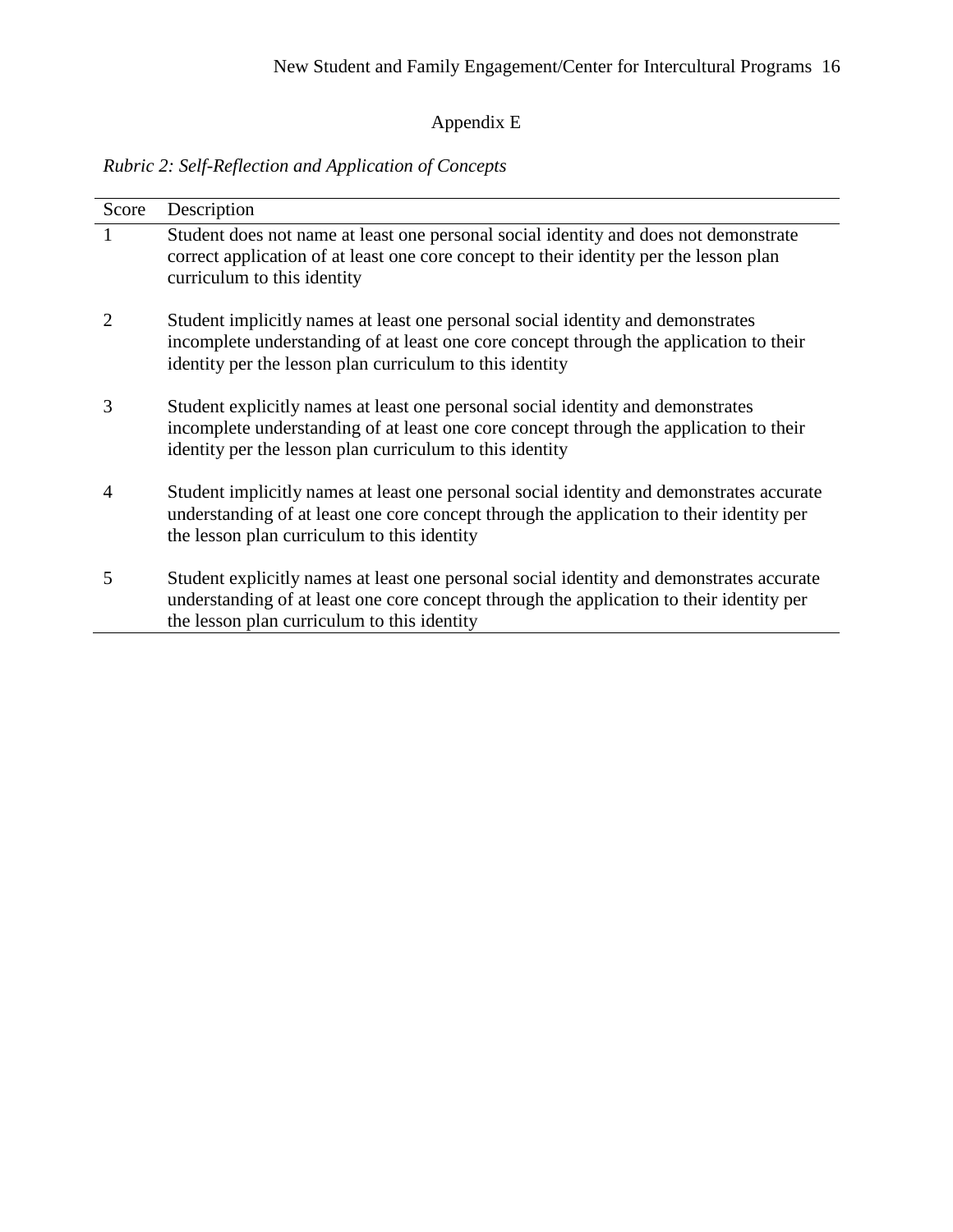# Appendix F

| Theme          | Description                                                                       |
|----------------|-----------------------------------------------------------------------------------|
| Multiple       | Explicit or implicit discussion of more than one core concept. Sub-coded as       |
| Concepts       | accurate or inaccurate                                                            |
| Internalized   | Explicit discussion of a sense of responsibility related to their personal social |
| Responsibility | identities                                                                        |
| Existing       | Explicit or implicit discussion of previous or current involvement in activities  |
| Activism       | that promote social justice                                                       |
| Self-Reported  | Explicit discussion of personal growth directly tied to elements of the lesson    |
| Growth         | plan                                                                              |
| Raising        | Explicit or implicit questioning of lesson plan content in order to seek further  |
| Questions      | understanding                                                                     |
| Uncertainty    | Explicit or implicit statements that demonstrated confusion on core concepts      |

*Rubric 3: Original Emergent Themes*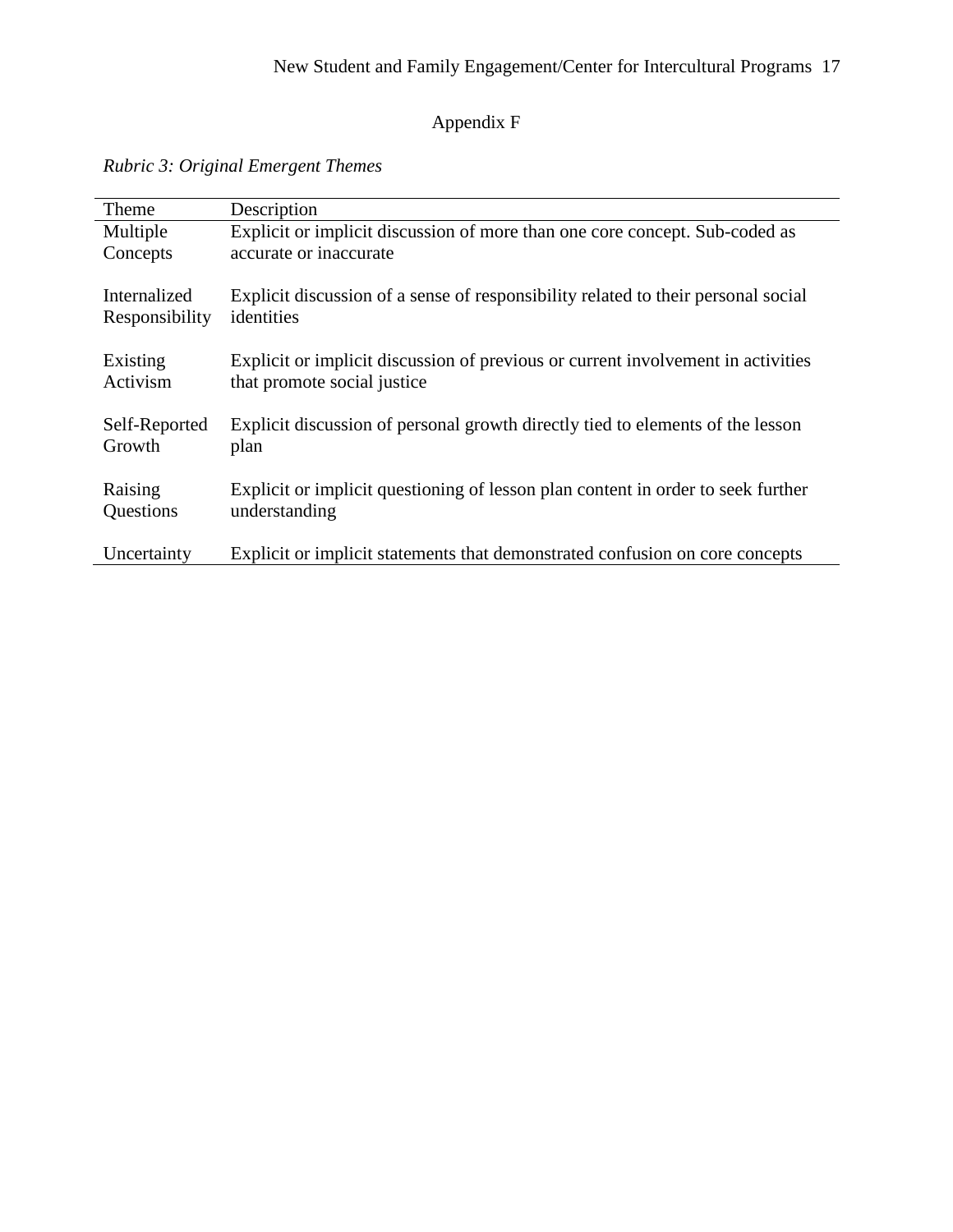# Appendix G

|   |      |           |            |           | Social   | Social  | No Core |
|---|------|-----------|------------|-----------|----------|---------|---------|
|   | Ally | Diversity | Oppression | Privilege | Identity | Justice | Concept |
|   | 0.0% | 0.0%      | 0.0%       | 0.0%      | 0.0%     | 0.0%    | 3.2%    |
| 1 | (0)  | (0)       | (0)        | (0)       | (0)      | (0)     | (5)     |
|   |      |           |            |           |          |         |         |
|   | 0.0% | $0.0\%$   | 0.6%       | 0.0%      | 4.4%     | 0.0%    | 0.0%    |
| 2 | (0)  | (0)       | (1)        | (0)       | (7)      | (0)     | (0)     |
|   |      |           |            |           |          |         |         |
|   | 1.3% | 8.9%      | 1.3%       | 3.8%      | 6.3%     | 1.3%    | 0.0%    |
| 3 | (2)  | (14)      | (2)        | (6)       | (10)     | (2)     | (0)     |
|   |      |           |            |           |          |         |         |
|   | 0.0% | $0.0\%$   | 1.3%       | 0.6%      | 7.0%     | 0.0%    | 0.0%    |
| 4 | (0)  | (0)       | (2)        | (1)       | (11)     | (0)     | (0)     |
|   |      |           |            |           |          |         |         |
|   | 6.3% | 8.9%      | 7.0%       | 13.3%     | 24.7%    | 0.0%    | 0.0%    |
| 5 | (10) | (14)      | (11)       | (21)      | (39)     | (0)     | (0)     |

*Frequency of Core Concepts by Rubric 1 Score*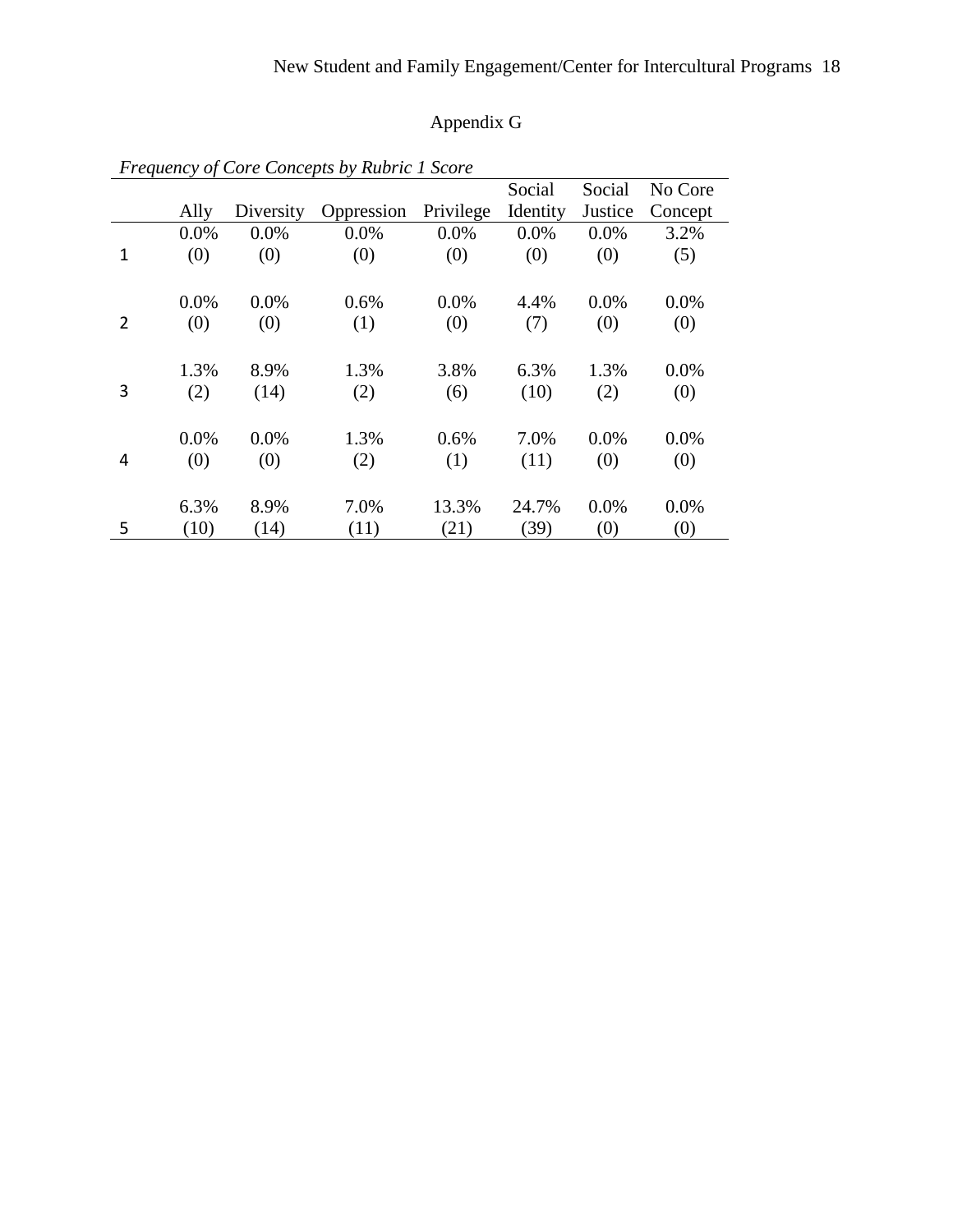| Discussed Relative to Rubric 2 |               |    |  |  |
|--------------------------------|---------------|----|--|--|
|                                | $\frac{0}{0}$ | n  |  |  |
| Race / Ethnicity               | 39.9          | 63 |  |  |
| Unidentifiable                 | 17.1          | 27 |  |  |
| Gender                         | 12.0          | 19 |  |  |
| Social Class                   | 11.4          | 18 |  |  |
| Sexuality                      | 7.6           | 12 |  |  |
| Ability                        | 5.7           | 9  |  |  |
| Religion                       | 3.8           | 6  |  |  |
| Geography                      | 1.9           | 3  |  |  |
| Nationality                    | 0.7           | 1  |  |  |

*Frequency of Socio-cultural Categories* 

# Appendix H